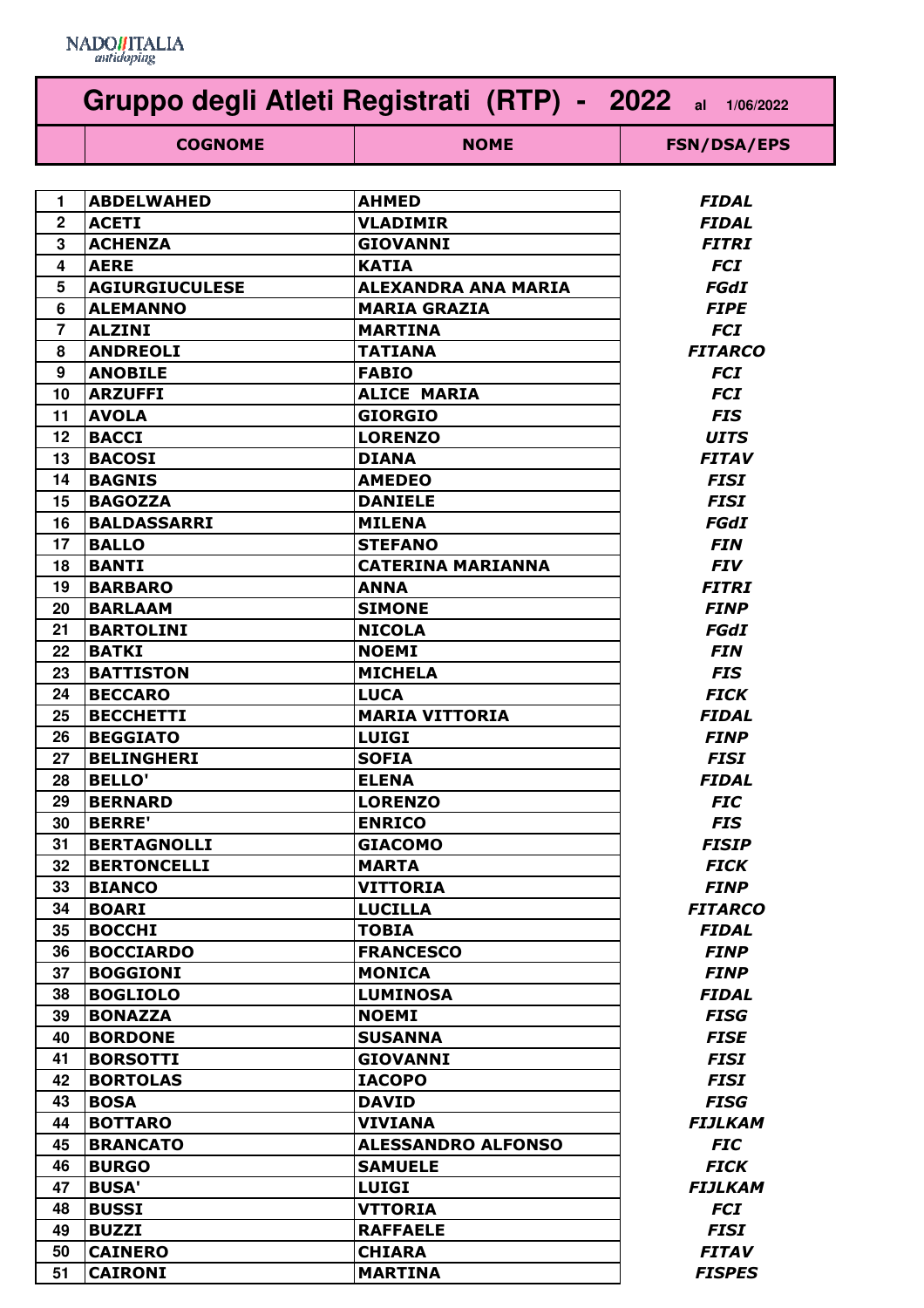| 52       | <b>CAPORASO</b>                      | <b>TEODORICO</b>        | <b>FIDAL</b>        |
|----------|--------------------------------------|-------------------------|---------------------|
| 53       | <b>CARAMBULA</b>                     | <b>ADRIAN</b>           | <b>FIPAV</b>        |
| 54       | <b>CARPANO</b>                       | <b>CATERINA</b>         | <b>FISI</b>         |
| 55       | <b>CARUSO</b>                        | <b>BIANCA</b>           | <b>FIV</b>          |
| 56       | <b>CASSANDRO</b>                     | <b>TAMMARO</b>          | <b>FITAV</b>        |
| 57       | <b>CASSE</b>                         | <b>MATTIA</b>           | <b>FISI</b>         |
| 58       | <b>CASSINELLI</b>                    | <b>ANDREA</b>           | <b>FISG</b>         |
| 59       | <b>CASTALDO</b>                      | <b>MATTEO</b>           | <b>FIC</b>          |
| 60       | <b>CAVALLARO</b>                     | <b>SALVATORE</b>        | <b>FPI</b>          |
| 61       | <b>CECCARELLO</b>                    | <b>SOFIA</b>            | <b>UITS</b>         |
| 62       | <b>CECCHETTO</b>                     | <b>PAOLO</b>            | <b>FCI</b>          |
| 63       | <b>CELANO</b>                        | <b>DANILO</b>           | <b>FCI</b>          |
| 64       | <b>CENTOFANTI</b>                    | <b>MARTINA</b>          | FGdI                |
| 65       | <b>CENTRACCHIO</b>                   | <b>MARIA</b>            | <b>FIJLKAM</b>      |
| 66       | <b>CESARINI</b>                      | <b>FEDERICA</b>         | <b>FIC</b>          |
| 67       | <b>CHAMIZO MARQUEZ</b>               | <b>FRANK</b>            | <b>FIJLKAM</b>      |
| 68       | <b>CHELLI</b>                        | <b>TOMMASO</b>          | <b>UITS</b>         |
| 69       | <b>CIAMPI</b>                        | <b>MATTEO</b>           | <b>FIN</b>          |
| 70       | <b>CIMINI</b>                        | <b>GABRIELE</b>         | <b>FIS</b>          |
| 71       | <b>CINI</b>                          | <b>FABIO</b>            | <b>FCI</b>          |
| 72       | <b>CIPRESSA</b>                      | <b>ERICA</b>            | <b>FIS</b>          |
| 73       | <b>COLLEDANI</b>                     | <b>NADIR</b>            | <b>FCI</b>          |
| 74       | <b>COLOMBARI</b>                     | <b>DIEGO</b>            | <b>FCI</b>          |
| 75       | <b>COMOLA</b>                        |                         |                     |
|          |                                      | <b>SAMUELA</b>          | <b>FISI</b>         |
| 76       | <b>CONDORELLI</b>                    | <b>SANTO YUKIO</b>      | <b>FIN</b>          |
| 77       | <b>CONFORTOLA</b>                    | <b>YURI</b>             | <b>FISG</b>         |
| 78<br>79 | <b>CONSONNI</b>                      | <b>CHIARA</b>           | <b>FCI</b>          |
|          | <b>CONSTANTINI</b>                   | <b>STEFANIA</b>         | <b>FISG</b>         |
| 80       | <b>CONTRAFATTO</b>                   | <b>MONICA GRAZIANA</b>  | <b>FISPES</b>       |
| 81       | <b>CONYEDO RUANO</b>                 | <b>ABRAHAM DE JESUS</b> | <b>FIJLKAM</b>      |
| 82       | <b>CORATTI</b><br><b>CORNEGLIANI</b> | <b>EDWIN</b>            | <b>FISI</b>         |
| 83<br>84 |                                      | <b>FABRIZIO</b>         | <b>FCI</b>          |
|          | <b>CRACIUN</b>                       | <b>NICOLAE</b>          | <b>FICK</b>         |
| 85       | <b>CRESCENZO</b>                     | <b>ANGELO</b>           | <b>FIJLKAM</b>      |
| 86       | <b>CRISCIO</b>                       | <b>MARTINA</b>          | <b>FIS</b>          |
| 87       | <b>CURATOLI</b>                      | <b>LUCA</b>             | <b>FIS</b>          |
| 88       | <b>D'AMATO</b>                       | <b>ALICE</b>            | FGdI                |
| 89       | <b>DE GENNARO</b>                    | <b>GIOVANNI</b>         | <b>FICK</b>         |
| 90       | <b>DE TULLIO</b>                     | <b>MARCO</b>            | <b>FIN</b>          |
| 91       | <b>DELAGO</b>                        | <b>NADIA</b>            | <b>FISI</b>         |
| 92       | <b>DELAGO</b>                        | <b>NICOL</b>            | <b>FISI</b>         |
| 93       | <b>DELL'AQUILA</b>                   | <b>VITO</b>             | <b>FITA</b>         |
| 94       | <b>DERKACH</b>                       | <b>DARIYA</b>           | <b>FIDAL</b>        |
| 95       | <b>DEROMEDIS</b>                     | <b>SIMONE</b>           | <b>FISI</b>         |
| 96       | <b>DESALU</b>                        | <b>ESEOSA FAUSTO</b>    | <b>FIDAL</b>        |
| 97       | <b>DI CENTA</b>                      | <b>MARTINA</b>          | <b>FISI</b>         |
| 98       | <b>DI COLA</b>                       | <b>STEFANO</b>          | <b>FIN</b>          |
| 99       | <b>DI COSTANZO</b>                   | <b>MARCO</b>            | <b>FIC</b>          |
| 100      | <b>DI MAURO</b>                      | <b>GENNARO ALBERTO</b>  | <b>FIC</b>          |
| 101      | <b>DIENG</b>                         | <b>NDIAGA</b>           | <b>FISPES</b>       |
| 102      | <b>DOTTI</b>                         | <b>TOMMASO</b>          | <b>FISG</b>         |
| 103      | <b>DURANTI</b>                       | <b>AGNESE</b>           | FGdI                |
| 104      | <b>EDALLI</b>                        | <b>LUDOVICO</b>         | FGdI                |
| 105      | <b>EL FATHAOUI</b>                   | <b>YASSINE</b>          | <b>FIDAL</b>        |
| 106      | <b>EL OTMANI</b>                     | <b>SAID</b>             | <b>FIDAL</b>        |
| 107      | <b>ELETTRICO</b>                     | <b>TOMMASO</b>          | <b>ACSI</b>         |
| 108      | <b>EPIS</b>                          | <b>GIOVANNA</b>         | <b>FIDAL</b>        |
| 109      | <b>FABBRI</b>                        | <b>MARCO</b>            | <b>FISG</b>         |
| 110      | <b>FABIAN</b>                        | <b>ALESSANDRO</b>       | <i><b>FITRI</b></i> |
|          |                                      |                         |                     |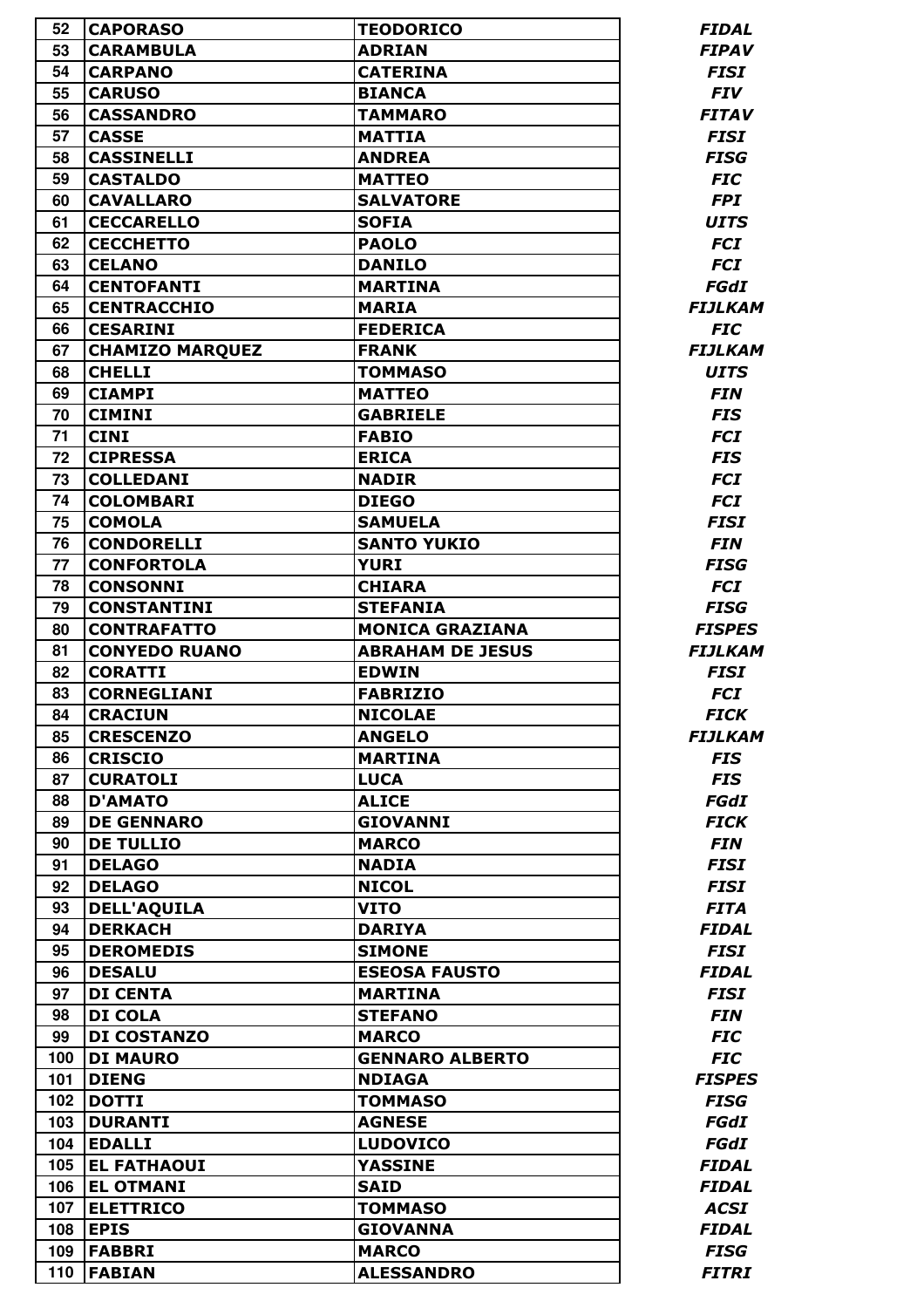| 111 | <b>FANIEL GHEBREHIWET</b> | <b>EYOB</b>              | <b>FIDAL</b>  |
|-----|---------------------------|--------------------------|---------------|
| 112 | <b>FANTIN</b>             | <b>ANTONIO</b>           | <b>FINP</b>   |
| 113 | <b>FANTINI</b>            | <b>SARA</b>              | <b>FIDAL</b>  |
| 114 | <b>FANTONI</b>            | <b>GIACOMO</b>           | <b>FCI</b>    |
| 115 | <b>FEDERICO</b>           | <b>IVAN</b>              | <b>FISR</b>   |
| 116 | <b>FELICETTI</b>          | <b>MIRKO</b>             | <b>FISI</b>   |
| 117 | <b>FERRARI</b>            | <b>GIACOMO</b>           | <b>FIV</b>    |
| 118 | <b>FERRARI</b>            | <b>VANESSA</b>           | <b>FGdI</b>   |
| 119 | <b>FERRI</b>              | <b>VINCENZO</b>          | <b>FIPSAS</b> |
| 120 | <b>FIAMINGO</b>           | <b>ROSSELLA</b>          | <b>FIS</b>    |
| 121 | <b>FICHERA</b>            | <b>MARCO</b>             | <b>FIS</b>    |
| 122 | <b>FIDANZA</b>            | <b>MARTINA</b>           | <b>FCI</b>    |
| 123 | <b>FISCHNALLER</b>        | <b>ROLAND</b>            | <b>FISI</b>   |
| 124 | <b>FOFANA</b>             | <b>HASSANE</b>           | <b>FIDAL</b>  |
| 125 | <b>FORTUNATO</b>          | <b>FRANCESCO</b>         | <b>FIDAL</b>  |
| 126 | <b>FOSSALI</b>            | <b>LUDOVICO</b>          | <b>FASI</b>   |
| 127 | <b>FRANCESCHI</b>         | <b>SARA</b>              | <b>FIN</b>    |
| 128 | <b>GADDONI</b>            | <b>ELENA</b>             | <b>FCI</b>    |
| 129 | <b>GANZ</b>               | <b>CATERINA</b>          | <b>FISI</b>   |
| 130 | <b>GAROZZO</b>            | <b>ENRICO</b>            | <b>FIS</b>    |
| 131 | <b>GAROZZO</b>            | <b>DANIELE</b>           | <b>FIS</b>    |
| 132 | <b>GASPARI</b>            | <b>MATTIA</b>            | <b>FISI</b>   |
| 133 | <b>GAUDIANO</b>           | <b>EMANUELE</b>          | <b>FISE</b>   |
| 134 | <b>GENTILI</b>            | <b>GIACOMO</b>           | <b>FIC</b>    |
| 135 | <b>GENZO</b>              | <b>FRANCESCA</b>         | <b>FICK</b>   |
| 136 | <b>GHIOTTO</b>            | <b>DAVIDE</b>            | <b>FISG</b>   |
| 137 | <b>GHIRETTI</b>           | <b>GIULIA</b>            | <b>FINP</b>   |
| 138 | <b>GIACOMEL</b>           | <b>TOMMASO</b>           | <b>FISI</b>   |
| 139 | <b>GILLI</b>              | <b>CARLOTTA</b>          | <b>FINP</b>   |
| 140 | <b>GIOVANNINI</b>         | <b>ANDREA</b>            | <b>FISG</b>   |
| 141 | <b>GOBBI</b>              | <b>STEFANIA</b>          | <b>FIC</b>    |
| 142 | <b>GRASSL</b>             | <b>DANIEL</b>            | <b>FISG</b>   |
| 143 | <b>GRAZ</b>               | <b>DAVIDE</b>            | <b>FISI</b>   |
| 144 | <b>GREGORIO</b>           | <b>ROSSELLA</b>          | <b>FIS</b>    |
| 145 | <b>GUARISE</b>            | <b>MATTEO</b>            | <b>FISG</b>   |
| 146 | <b>GUDERZO</b>            | <b>TATIANA</b>           | <b>FCI</b>    |
| 147 | <b>GUIGNARD</b>           | <b>CHARLENE</b>          | <b>FISG</b>   |
| 148 | <b>GUTMANN</b>            | <b>LARA NAKI</b>         | <b>FISG</b>   |
| 149 | <b>HORN</b>               | <b>STEFANIE</b>          | <b>FICK</b>   |
| 150 | <b>IAPICHINO</b>          | <b>LARISSA</b>           | <b>FIDAL</b>  |
| 151 | <b>IHEMEJE</b>            | <b>CHIEBUKA EMMANUEL</b> | <b>FIDAL</b>  |
| 152 | <b>INCERTI</b>            | <b>ANNA</b>              | <b>FIDAL</b>  |
| 153 | <b>ISEPPI</b>             | <b>VALENTINA</b>         | <b>FIC</b>    |
| 154 | <b>ISOLA</b>              | <b>FEDERICA</b>          | <b>FIS</b>    |
| 155 | <b>KADDARI</b>            | <b>DALIA</b>             | <b>FIDAL</b>  |
| 156 | <b>KAINZWALDNER</b>       | <b>SIMON</b>             | <b>FISI</b>   |
| 157 | <b>LA PIANA</b>           | <b>MARTINA</b>           | <b>FPI</b>    |
| 158 | <b>LAMON</b>              | <b>FRANCESCO</b>         | <b>FCI</b>    |
| 159 | <b>LANZI</b>              | <b>ASIA</b>              | <b>FISR</b>   |
| 160 | <b>LAUZI</b>              | <b>EMILIANO</b>          | <b>FISI</b>   |
| 161 | <b>LEGNANTE</b>           | <b>ASSUNTA</b>           | <b>FISPES</b> |
| 162 | <b>LEONI</b>              | <b>TOMMASO</b>           | <b>FISI</b>   |
| 163 | <b>LISI</b>               | <b>VERONICA</b>          | <b>FIC</b>    |
| 164 | <b>LODO</b>               | <b>MATTEO</b>            | <b>FIC</b>    |
| 165 | <b>LOPEZ</b>              | <b>BRAYAN</b>            | <b>FIDAL</b>  |
| 166 | <b>LUKUDO</b>             | <b>RAPHAELA BOAHENG</b>  | <b>FIDAL</b>  |
| 167 | <b>MAGGETTI</b>           | <b>MARTA</b>             | <b>FIV</b>    |
| 168 | <b>MAGGIO</b>             | <b>MARTINA</b>           | <b>FGdI</b>   |
| 169 | <b>MALFATTI</b>           | <b>MICHELE</b>           | <b>FISG</b>   |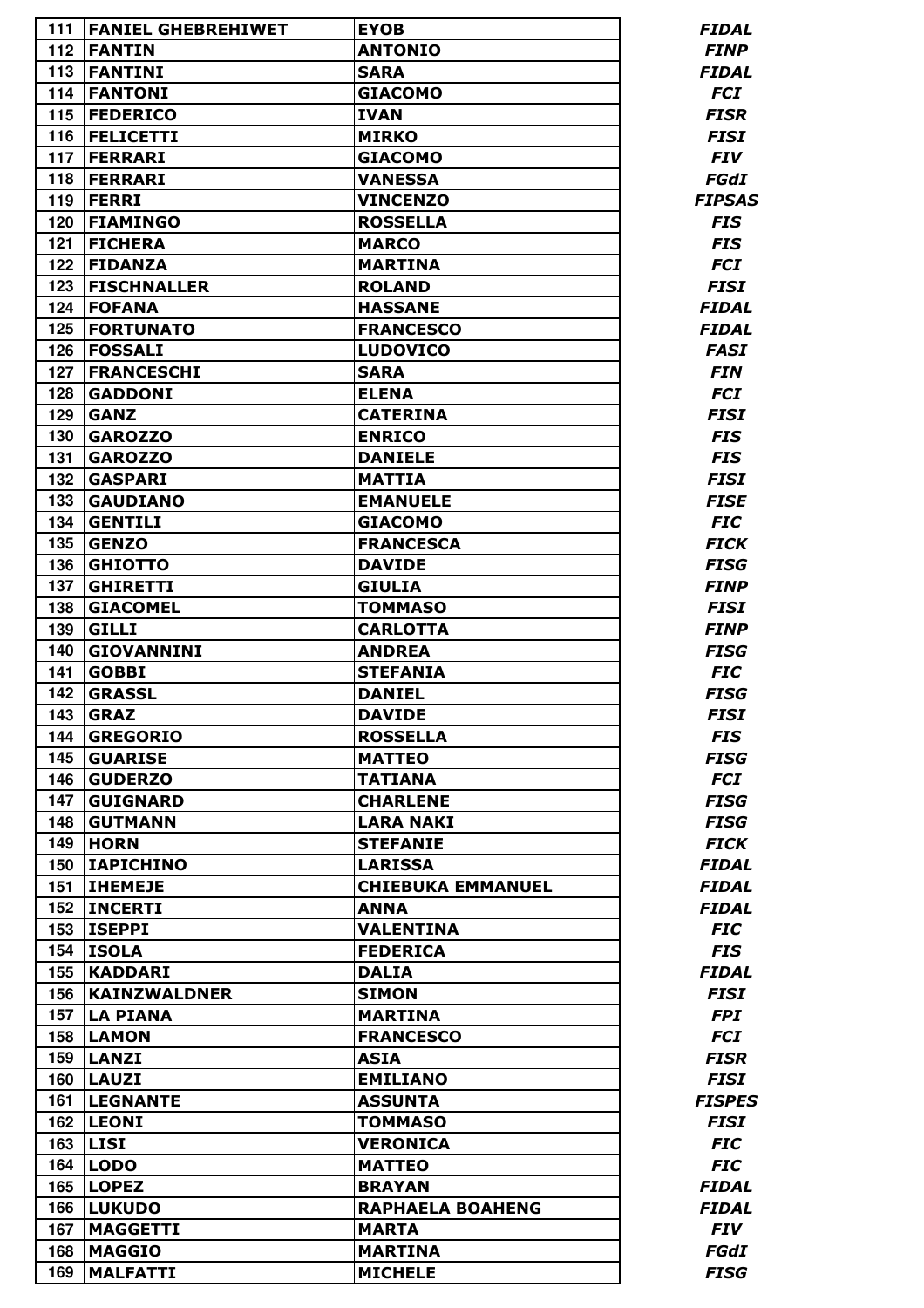| 170        | <b>MALLOZZI</b>                   | <b>BEATRICE</b>                      | <i><b>FITRI</b></i>            |
|------------|-----------------------------------|--------------------------------------|--------------------------------|
| 171        | <b>MANCARELLA</b>                 | <b>FEDERICO</b>                      | <b>FICK</b>                    |
| 172        | <b>MANENTI</b>                    | <b>DAVIDE</b>                        | <b>FIDAL</b>                   |
| 173        | <b>MANIGRASSO</b>                 | <b>SIMONE</b>                        | <b>FISPES</b>                  |
| 174        | <b>MARCH</b>                      | <b>AARON</b>                         | <b>FISI</b>                    |
| 175        | <b>MARESCA</b>                    | <b>SALVATORE</b>                     | FGdI                           |
| 176        | <b>MARGAGLIO</b>                  | <b>VALENTINA</b>                     | <b>FISI</b>                    |
| 177        | <b>MASCITTO</b>                   | <b>CYNTHIA</b>                       | <b>FISG</b>                    |
| 178        | <b>MASCOLO</b>                    | <b>ANNA CHIARA</b>                   | <b>FIN</b>                     |
| 179        | <b>MAURELLI</b>                   | <b>ALESSIA</b>                       | <b>FGdI</b>                    |
| 180        | <b>MAZZARA</b>                    | <b>ALESSANDRO</b>                    | <b>FISR</b>                    |
| 181        | <b>MAZZETTI</b>                   | <b>RICCARDO</b>                      | <b>UITS</b>                    |
| 182        | <b>MEGLI</b>                      | <b>FILIPPO</b>                       | <b>FIN</b>                     |
|            |                                   |                                      |                                |
| 183        | <b>MICHELI</b>                    | <b>ELENA</b>                         | <b>FIPM</b>                    |
| 184        | <b>MOGUREAN</b>                   | <b>DANIELA</b>                       | FGdI                           |
| 185        | <b>MOIOLI</b>                     | <b>MICHELA</b>                       | <b>FISI</b>                    |
| 186        | <b>MOLINAROLO</b>                 | <b>ELISA</b>                         | <b>FIDAL</b>                   |
| 187        | <b>MONNA</b>                      | <b>PAOLO</b>                         | <b>UITS</b>                    |
| 188        | <b>MONTESANO</b>                  | <b>ALESSANDRA</b>                    | <b>FIC</b>                     |
| 189        | <b>MORLACCHI</b>                  | <b>FEDERICO</b>                      | <b>FINP</b>                    |
| 190        | <b>MOSANER</b>                    | <b>AMOS</b>                          | <b>FISG</b>                    |
| 191        | <b>MOUHIIDINE</b>                 | <b>AZIZ ABBES</b>                    | <b>FPI</b>                     |
| 192        | <b>MUTI</b>                       | <b>GRETA ELISABETH</b>               | <b>FIC</b>                     |
|            | <b>NAKAB</b>                      | <b>ELISA MARIA</b>                   | <b>FISI</b>                    |
| 193        |                                   |                                      |                                |
| 194<br>195 | <b>NARDELLI</b><br><b>NESPOLI</b> | <b>PETRA</b>                         | <b>FIDAL</b><br><b>FITARCO</b> |
| 196        | <b>NICOLI</b>                     | <b>MAURO</b><br><b>REBECCA</b>       | <b>FPI</b>                     |
| 197        | <b>OBERHOFER</b>                  | <b>MARION</b>                        | <b>FISI</b>                    |
| 198        | <b>OCHNER</b>                     | <b>NADYA</b>                         | <b>FISI</b>                    |
| 199        | <b>OPPO</b>                       | <b>STEFANO</b>                       | <b>FIC</b>                     |
| 200        | <b>OSAKUE</b>                     | <b>DAISY</b>                         | <b>FIDAL</b>                   |
| 201        | <b>PALAZZO</b>                    | <b>XENIA FRANCESCA</b>               | <b>FINP</b>                    |
| 202        | <b>PANIZZA</b>                    | <b>ANDREA</b>                        | <b>FIC</b>                     |
|            | 203 PANIZZON                      | <b>VITTORIA</b>                      | <b>FISE</b>                    |
| 204        | <b>PARLATI</b>                    | <b>CHRISTIAN</b>                     | <b>FIJLKAM</b>                 |
| 205        | <b>PATTA</b>                      | <b>LORENZO</b>                       | <b>FIDAL</b>                   |
| 206        | <b>PICCOLRUAZ</b>                 | <b>MICHAEL</b>                       | <b>FASI</b>                    |
| 207        | <b>PLEBANI</b>                    | <b>DAVIDE</b>                        | <b>FCI</b>                     |
| 208        | <b>PLEBANI</b>                    | <b>VERONICA YOKO</b>                 | <b>FITRI</b>                   |
| 209        | <b>PONZIO</b>                     | <b>NICHOLAS JAMES</b>                | <b>FIDAL</b>                   |
| 210        | <b>POZZATTI</b>                   | <b>GIANLUCA</b>                      | <b>FITRI</b>                   |
| 211        | <b>RACHIK</b>                     | <b>YASSINE</b>                       | <b>FIDAL</b>                   |
| 212        | <b>RADICE</b>                     | <b>RAFFAELE</b>                      | <b>FCI</b>                     |
| 213        | <b>RAFFAELI</b>                   | <b>SOFIA</b>                         | FGdI                           |
| 214        | <b>RAIMONDI</b>                   | <b>STEFANO</b>                       | <b>FINP</b>                    |
| 215        | <b>RAMBALDI</b>                   | <b>LUCA</b>                          | <b>FIC</b>                     |
| 216        | <b>RANDAZZO</b>                   | <b>FILIPPO</b>                       | <b>FIDAL</b>                   |
| 217        | <b>RAVELLI</b>                    | <b>ANDREA</b>                        | <b>FISIP</b>                   |
| 218        | <b>RAZINE</b>                     | <b>MAROUAN</b>                       | <b>FIDAL</b>                   |
| 219        | <b>RAZZETTI</b>                   | <b>ALBERTO</b>                       | <b>FIN</b>                     |
| 220        | <b>RAZZOLI</b>                    | <b>GIULIANO</b>                      | <b>FISI</b>                    |
| 221        | <b>RE</b>                         | <b>DAVIDE</b>                        | <b>FIDAL</b>                   |
| 222        | <b>RESTIVO</b>                    | <b>MATTEO</b>                        | <b>FIN</b>                     |
| 223        | <b>RIZZA</b>                      | <b>MANFREDI</b>                      | <b>FICK</b>                    |
| 224        | <b>RODINI</b>                     | <b>VALENTINA</b>                     | <b>FIC</b>                     |
| 225        | <b>ROGORA</b>                     | <b>LAURA</b>                         | <b>FASI</b>                    |
| 226        | <b>ROSSETTI</b>                   | <b>GABRIELE</b>                      | <b>FITAV</b>                   |
| 227        | <b>ROSSI</b>                      | <b>ENRICO</b>                        | <b>FIPAV</b>                   |
| 228        | <b>ROSSI</b><br><b>RUTA</b>       | <b>JESSICA</b><br><b>PIETRO WILY</b> | <b>FITAV</b>                   |
| 229<br>230 | <b>SABATINI</b>                   | <b>AMBRA</b>                         | <b>FIC</b><br><b>FISPES</b>    |
| 231        | <b>SABBATINI</b>                  | <b>GAIA</b>                          | <b>FIDAL</b>                   |
| 232        | <b>SALA</b>                       | <b>TOMMASO</b>                       | <b>FISI</b>                    |
|            |                                   |                                      |                                |